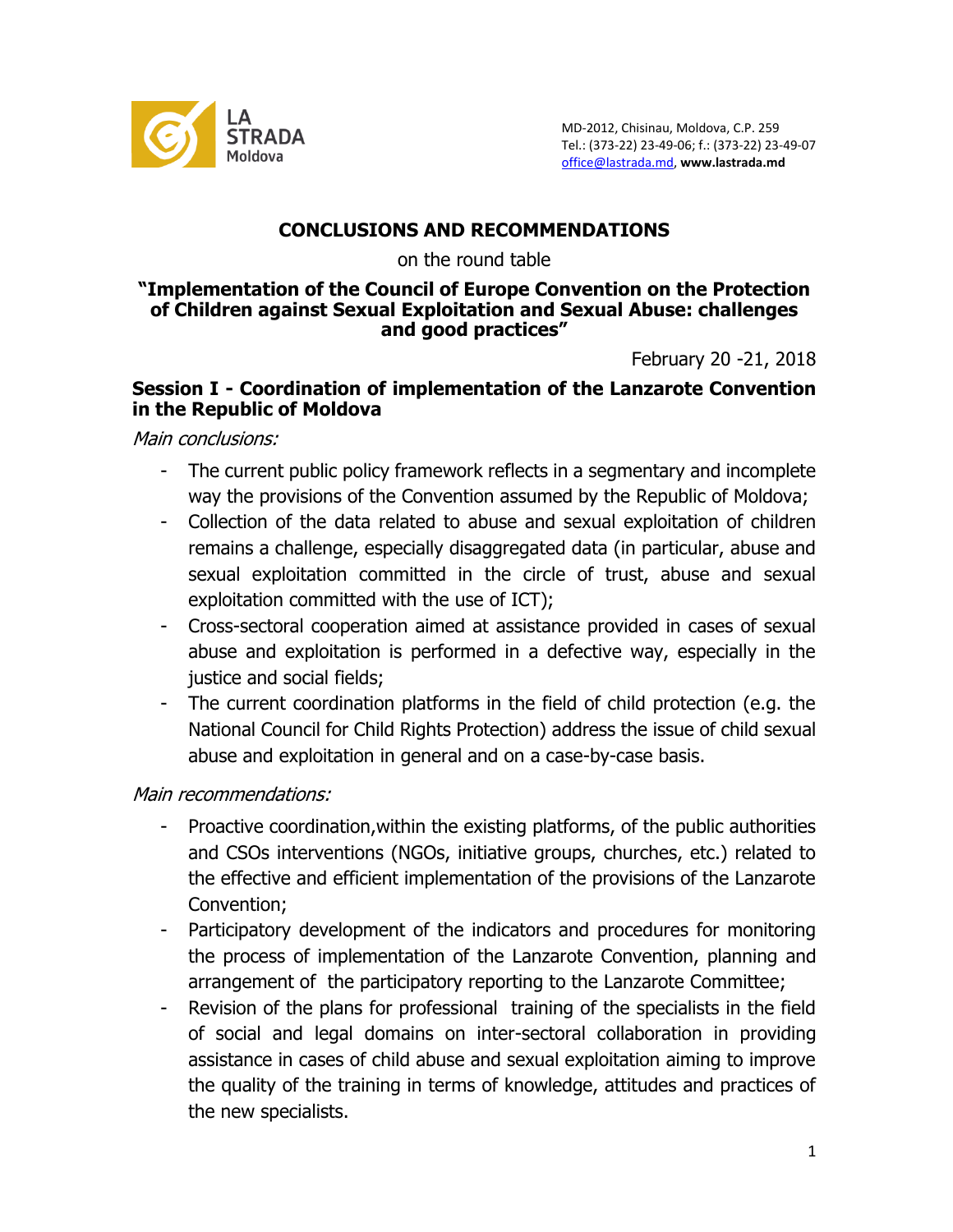

#### **Session II - Prevention of sexual abuse and sexual exploitation of the child and strengthening the capacities of the specialists in the field of contact with children**

Main conclusions:

- Children have inadequate knowledge of skills and minor abilities on the safe use of the Internet, as well as scarce information on the reporting and protection tools referring to the risk of child sexual exploitation on-line;
- Parents do not have the necessary skills in the digital field;
- The programmes of training of the specialists in all fields, specifically in those of social and education, do not provide the future specialists the acquisition of the knowledge and skills sufficient to enable them to work with the children who are victims of sexual abuse and exploitation; serious disadvantages were recorded in the sphere of training the specialists in the field of the "digital security";
- The current school curricula approach in a very general or selective way the topics of interest in relation to the commitments taken, education on sexuality and on the risks of abuse and sexual exploitation, in particular the risks of certain behaviors, and the use of ICT;
- Few activities aimed at prevention of child sexual abuse and exploitation require better coordination while their impact must be monitored and assessed, as well as systematically integrated into country reports alongside other measures taken;
- The involvement of the children in the cycles of the public policies related to the abuse and sexual exploitation is still at an early stage and requires additional efforts, especially on the part of the State, in order to facilitate participation of children in a committed, professional and secure way;
- The coverage of the messages of social campaigns carried out by the CSO is carried out with difficulties, most of which required the payment of fees for placement in the media;

Main recommendations:

- Campaigns to prevent sexual abuse and exploitation need to be supplemented with specific actions, on a more specific areas – such as abuses committed in the "circle of trust" of a child;
- Continuous training of professionals referring to sexual abuse and exploitation requires an interdisciplinary approach, as well as targeting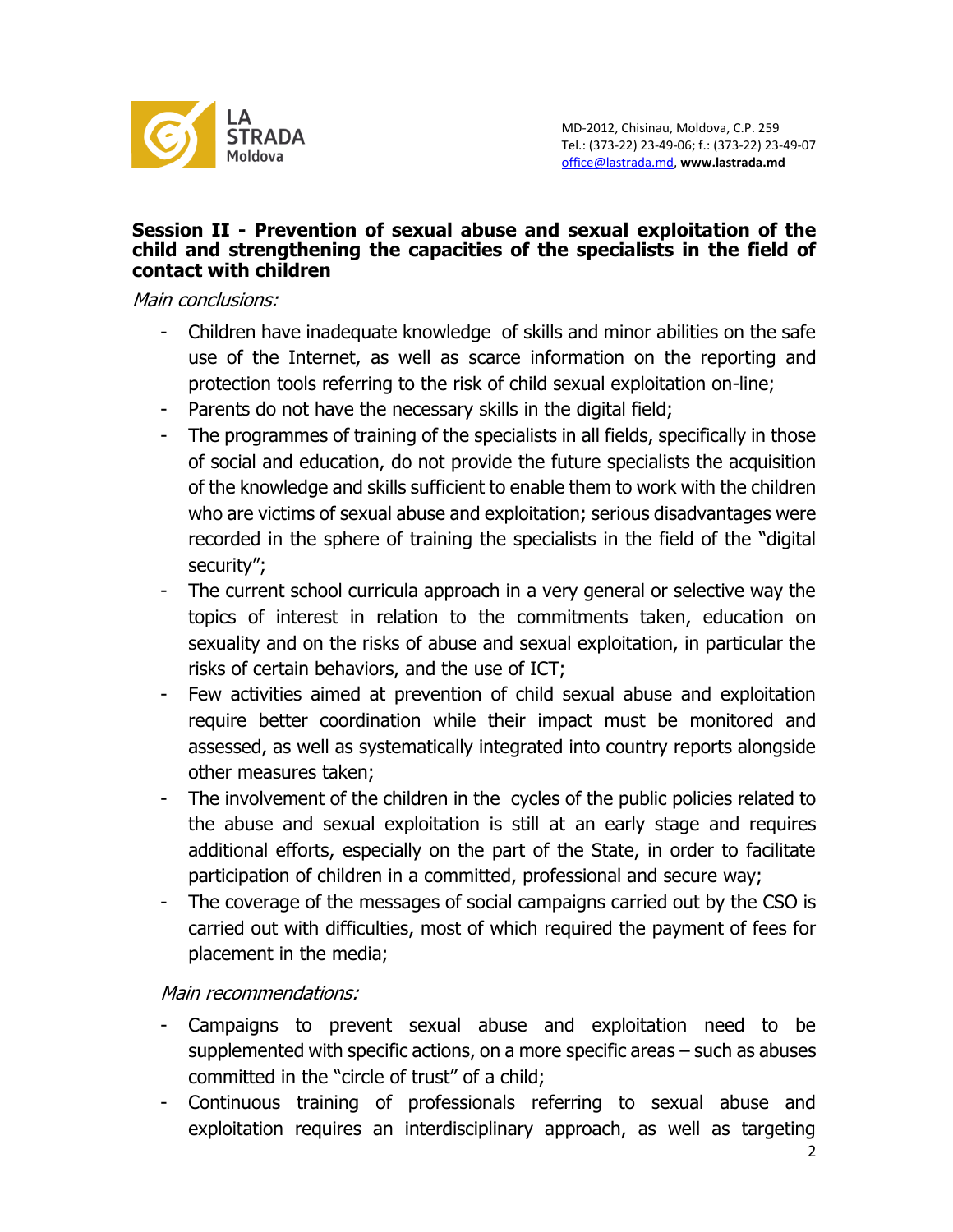

according to the skills of each professional, in terms of knowledge, attitudes and practices;

- Initial (basic) training programs need to provide future professionals (particularly in the the field of education, social protection, psychology and law), with a set of knowledge, skills and abilities in order to provide appropriate support to a child – victim of child abuse, depending on the powers offered by their position;
- Shaping of a correct perception requires for investment in scientific research in the areas covered by the Lanzarote Convention, especially in case of the children who have committed acts of sexual abuse against other children; Besides, the psychological characteristics of child-victims and witnesses of such crimes must be studied;
- Facilitating the dissemination of awareness-raising messages developed by CSOs and coordinating their inclusion in wider campaigns;
- Proactive cross-sectoral coordination of the efforts aimed to prevention of child sexual abuse and exploitation among all actors (at all levels of public administration and CSOs);
- Continuous education of the general public referring to this phenomenon and proactive information about the actions taken by the state and its partners in this field;
- Revision of existing school curricula to include topics on sexuality, risks of sexual abuse and exploitation, issues related to digital education and their age adaptation;
- Public information, awareness and education of the parents about the risks of online browsing, risk of the Internet behavior and how they can protect their children from potential online abuse, as well as other issues related to the sexual abuse and exploitation.

### **Session III - Criminalization and prosecution of crimes recognized by the Lanzarote Convention in the Republic of Moldova**

# Main conclusions:

Regarding the procedural aspects:

- There are no specialized services for children victims (especially for children who have to be separated from the family, if the abuser is part of the family);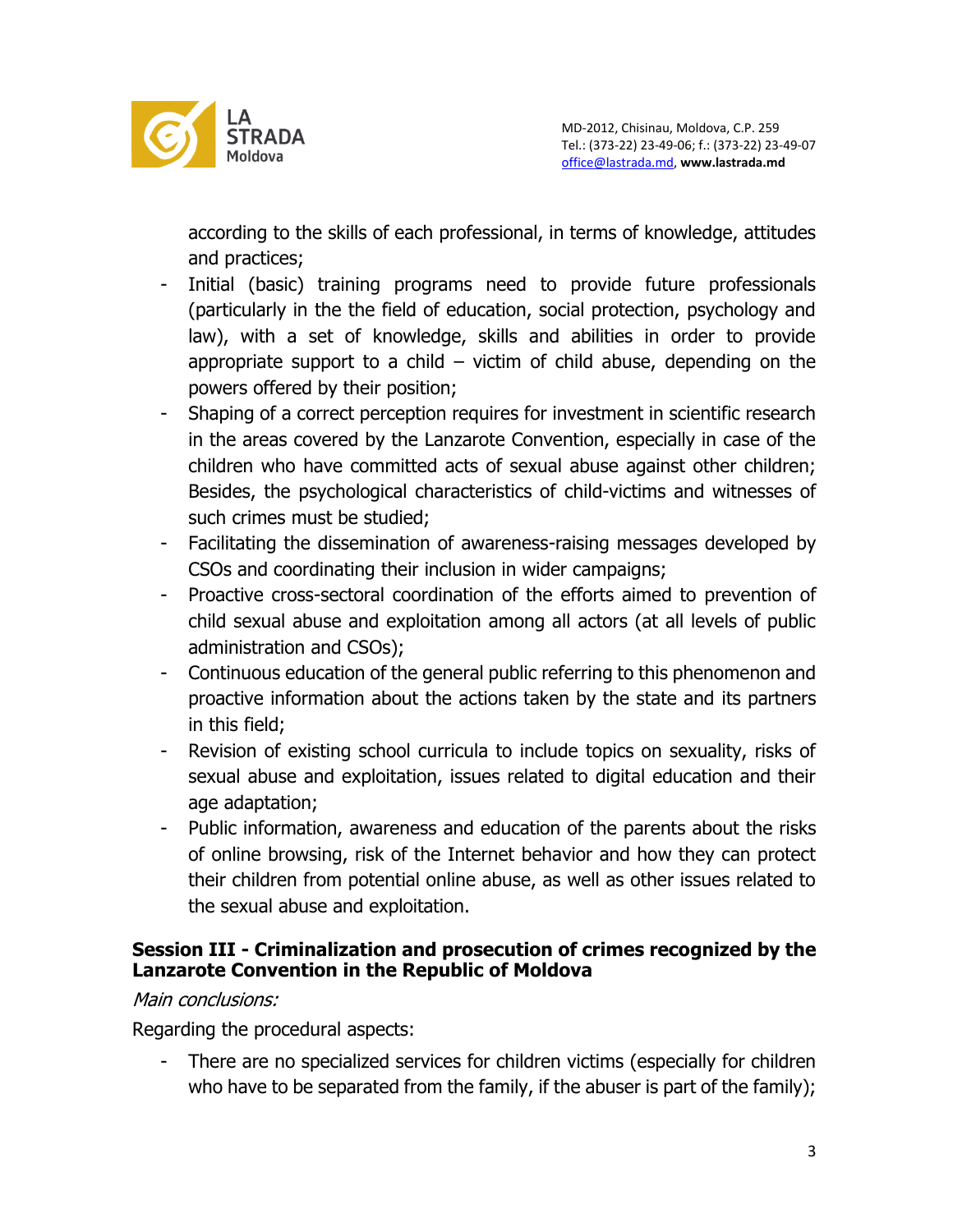

- The procedure of involving the interviewers in the hearing of minors under special conditions and their activity is still rather vague;
- Hearing of minors over 14 years of age is typically practiced under general conditions, without the use of specially designated facilities;
- Victims often refuse to cooperate with the law enforcement authority, which prevents the effective implementation of the act of justice;
- There are no mechanisms for monitoring pornographic content on the Internet;
- The liquidation of the Agency for the Protection of Morality (the only institution competent to assess whether or not materials include child pornography) creates difficulties because its competencies have not been transferred to any other institution;
- Dependence of children victims on aggressors is often a reason for refusing to make statements against aggressors;
- The child's legal representative often acts to the detriment of the child, especially in cases of sexual abuse committed by the mother's husband/concubine;
- The existing hearing rooms, in most cases, do not comply with international standards and do not provide optimum conditions for hearing of the minor under special conditions.

Regarding the legal framework:

- Knowingly accessing child pornography is not incriminated;
- Investigation of the offense of child pornography is inefficient: as it is a minor offense, the legislation does not require the application of special investigative measures;
- There is no legal basis for cessation of access to webpages;
- There is a discrepancy between the provisions of Art. 175 and Art. 175/1 of the Criminal Code of the RM, which becomes more obvious especially when it comes to online discussions: it becomes problematic to prove planning the actions and implementing the intention to meet with the child offline; as a result, it is much easier to classify these actions under Art. 175 of the Criminal Code of the RM.

Regarding the judicial practice: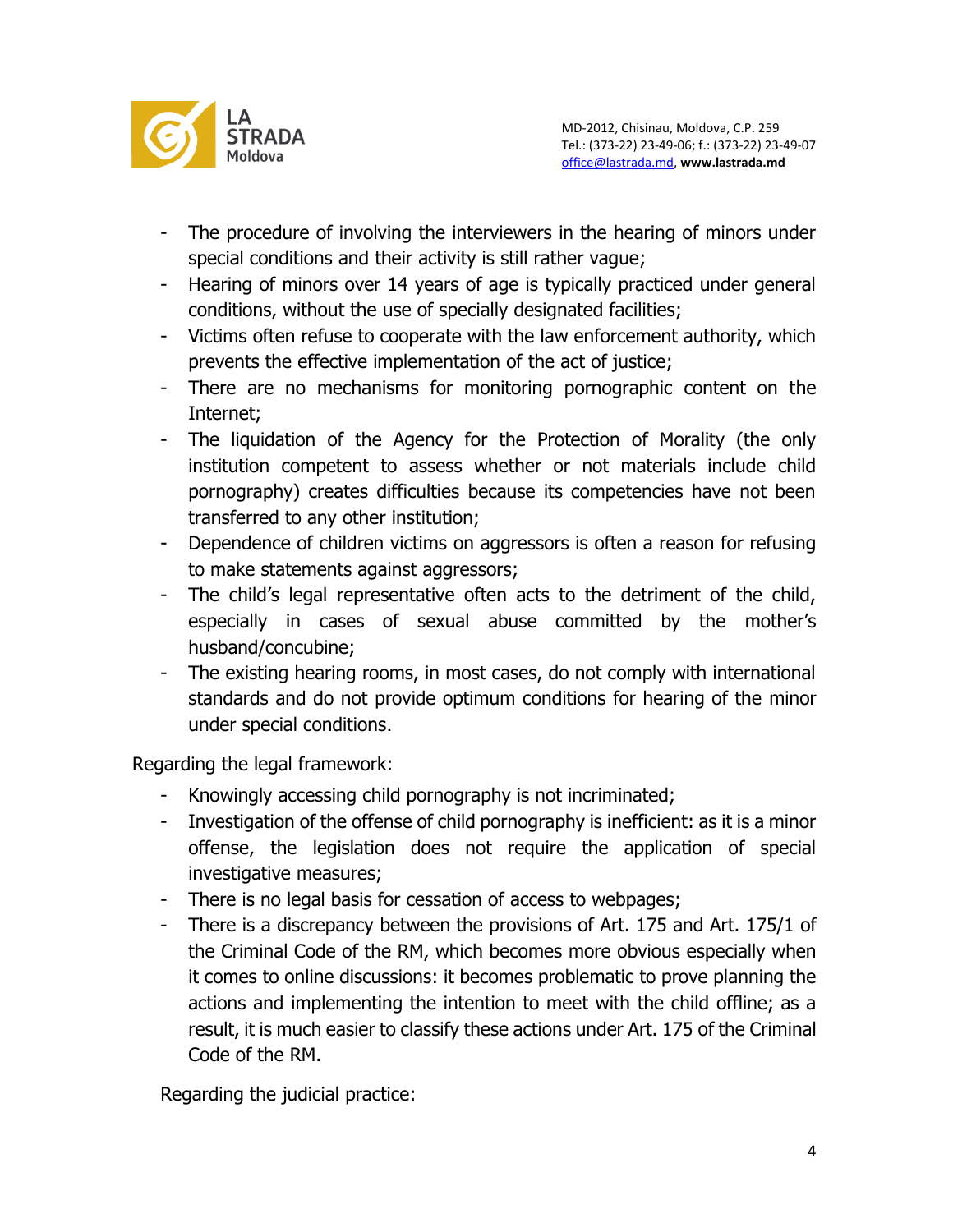

- Hearing of the minor under the provisions of Art. 110/1 of the Criminal Procedure Code of the RM results in a considerable limitation of the number of repeated hearings in the court sessions;
- The courts practice the specialization of judges (according to the recommendation of the SCM, judges who are supposed to specialize in examining cases with minors are elected on a yearly basis and subsequently participate in specialized trainings);

### Main recommendations:

- Further efforts are needed to improve the cooperation between the social sector and justice;
- Approval of the Draft Law No 61 dated 2016;
- Interviewers' activity has to be regulated;
- Minimal quality standards are required for specially arranged premises for hearing child victims and witnesses, and an assessment of existing premises is required to adapt them to minimal standards;
- Allocating the necessary funding to the budget for training specialists, especially for investigating offenses that represent abuse and sexual exploitation, the commission of which has been facilitated by the use of ICT;
- Revision of the provisions of Art. 175/1 of the Criminal Code of the RM for the purpose of their application or the exclusion of the norm from the framework of the Criminal Code;
- Adopting a new explanatory decision of the SCJ Plenary on sexual offences, child pornography, and recourse to child prostitution;
- Reforming the justice system must also take into account the need and standards of placement of premises for interviewing minors in special circumstances;

### **Session IV. Child protection against sexual exploitation and sexual abuse facilitated by information and communication technologies**

Main conclusions:

- The private sector in the Republic of Moldova suggests some initiatives to filter content harmful for children and digital education involvement of children and parents about online risks, yet its role remains limited;
- There are no major results in implementing the National Action Plan on promoting the safety of children and adolescents for 2017-2020;